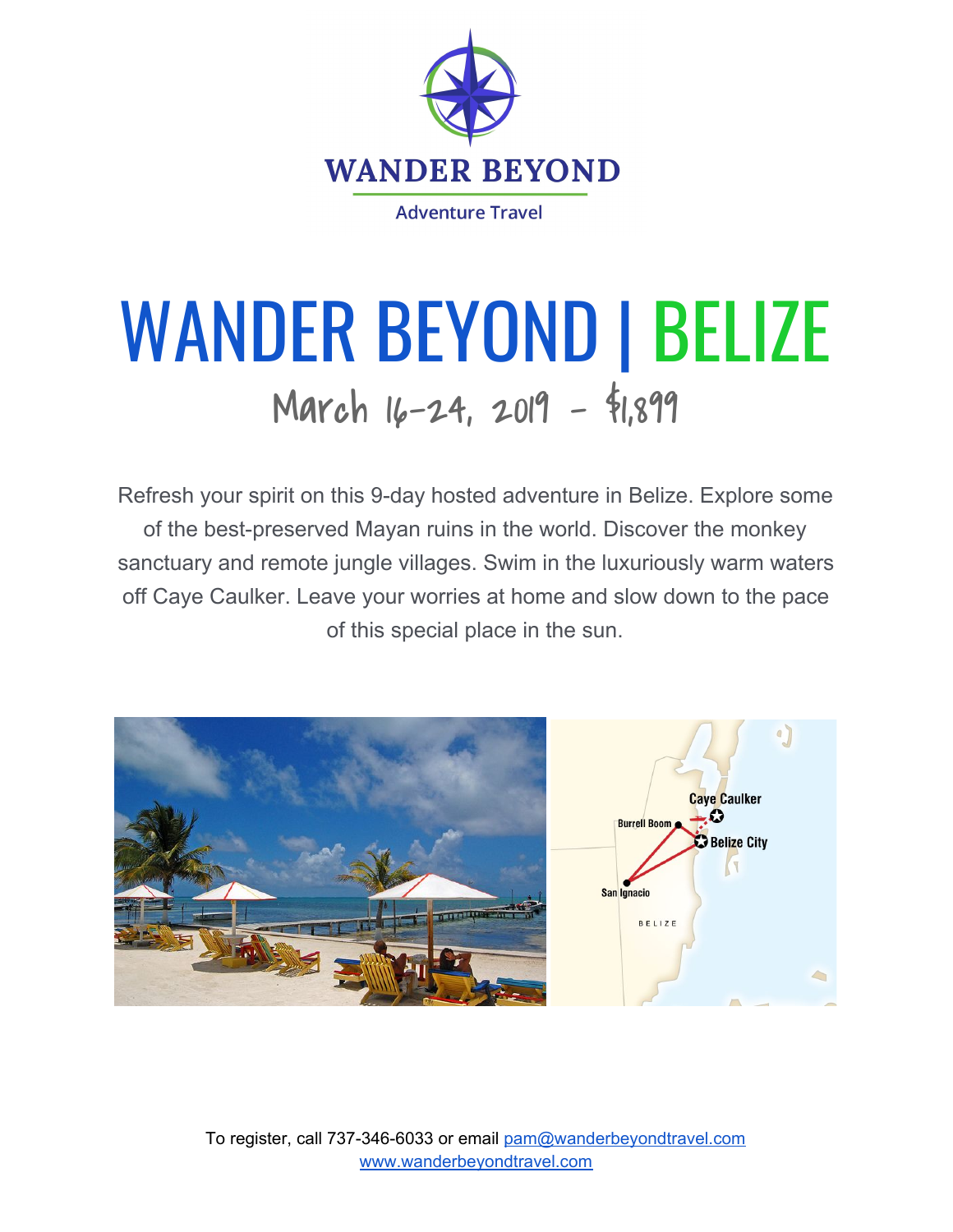## WANDER BEYOND | BELIZE March 16-24, 2019 - \$1,899



## **What's Included?**

- 8 nights in hand-selected hotels
- 8 breakfasts, 2 lunches, 1 dinner
- Host, Group leader and Local guides for all included activities
	- Howler Monkey Experience, San Ignacio
		- Tortilla-Making Lesson, San Ignacio
- Women's Cooperative visit with Pottery Class and Local Lunch
	- Belize Bike with Purpose Tour, Caye Caulker
- Arrival transfer and transport between destinations and to/from included activities
	- Lamanai and Xunantunich ruins quided excursions
	- Farewell dinner at a local Caye Caulker restaurant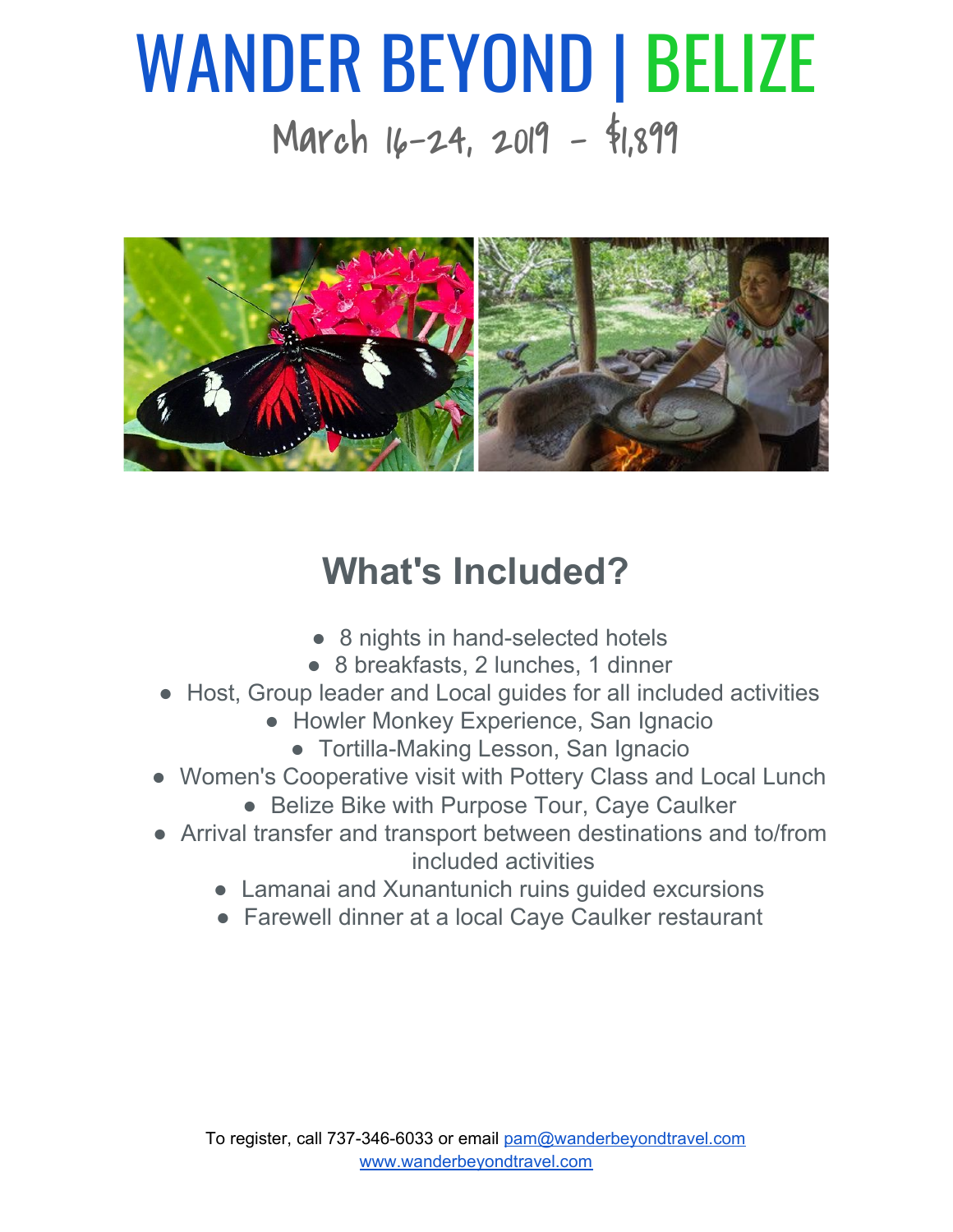# WANDER BEYOND | BELIZE

March 16-24, 2019 - \$1,899



### **Itinerary**

#### **Day 1: Belize City/Burrell Boom**

Arrive in Belize City at any time. Transfer to our hotel just outside the city in the village of Burrell Boom.

#### **Day 2: Burrell Boom** (Breakfast | Lunch)

Enjoy a full day excursion to the Lamanai ruins, a renowned Mayan ceremonial site consisting of over 800 structures surrounded by lush jungle. Return to our lodge to relax at the patio bar and pool, visit the spa, or walk the grounds to spot local wildlife.

#### **Day 3: Burrell Boom/San Ignacio** (Breakfast | Lunch)

Visit the Community Baboon Sanctuary, co-founded by five-time National Geographic grantee Dr Robert Horwich. Learn about the black howler monkey before going on a rainforest walk to observe monkeys in the wild. After, visit a Cayo women's cooperative where we learn about the centuries-old tradition of throwing pots and tortilla making. Enjoy a local lunch before continuing on to San Ignacio.

#### **Day 4: San Ignacio** (Breakfast)

Enjoy a morning excursion to explore the stunning Mayan ruins of Xunantunich. Relax this afternoon or opt to visit the butterfly gardens, or go tubing or canoeing through natural limestone caves here.

> To register, call 737-346-6033 or email [pam@wanderbeyondtravel.com](mailto:pam@wanderbeyondtravel.com) [www.wanderbeyondtravel.com](http://www.wanderbeyondtravel.com/)